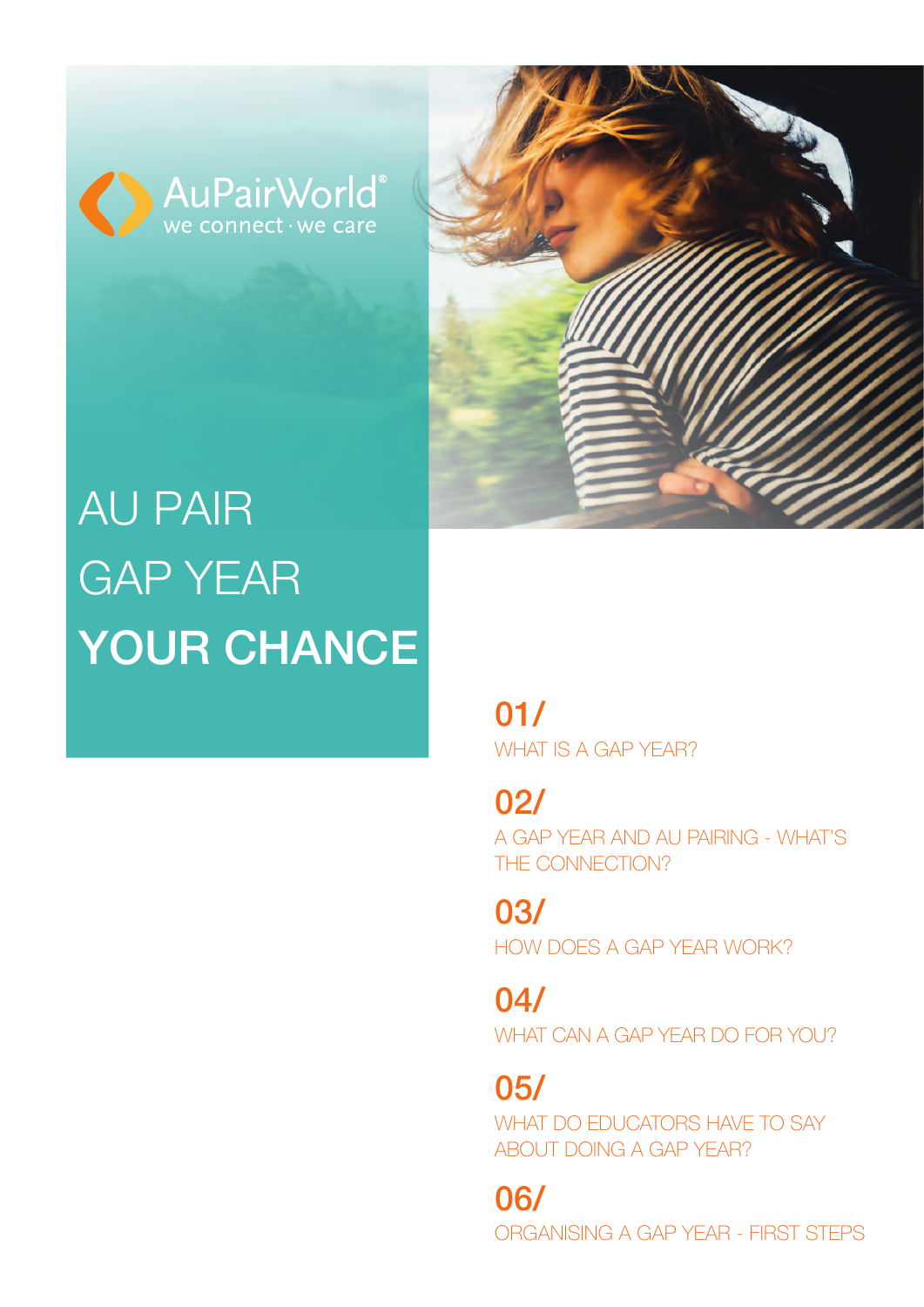<span id="page-1-0"></span>

# WHAT IS A GAP YEAR? 01/

You do a Gap Year when you decide to take time off from school or university to pursue other experiences and adventures and learning opportunities.

When you make a choice like this, all kinds of possibilities open up:

- To explore the world
- To discover new sides of yourself
- To acquire new input and new abilities for the next steps in your education and career

# A GAP YEAR AND AU PAIRING - WHAT'S THE CONNECTION? 02/

Au pairing has been providing young people with Gap Year experiences before the term "Gap Year" ever existed.

When you decide to be an au pair, you are going outside the limits of traditional educational structures to gain new abilities and insights for your future.

The benefits of au pairing are classic Gap Year benefits:

- New cultural skills
- Enhanced language abilities
- Greater self-confidence and general competence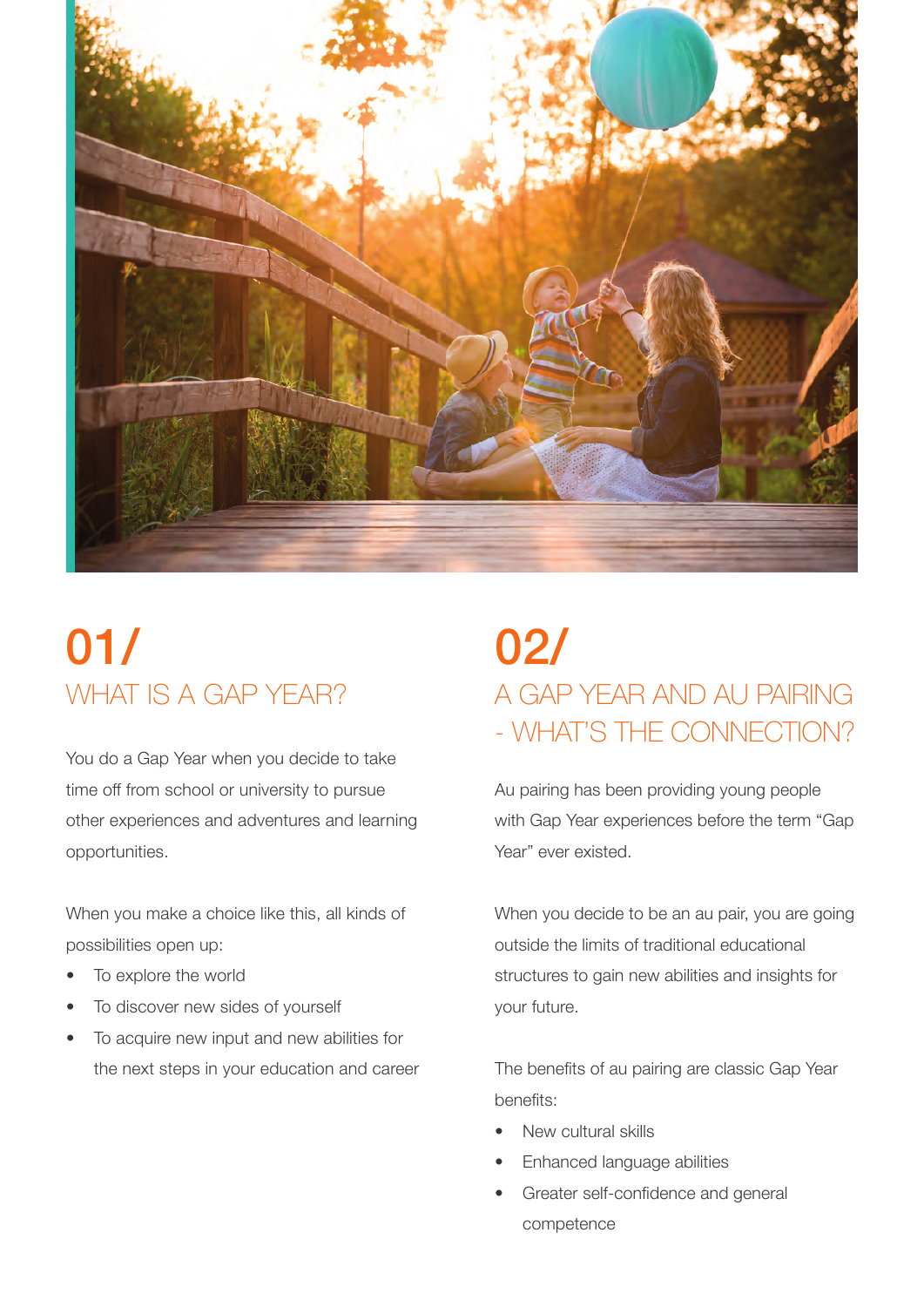<span id="page-2-0"></span>

### AND WHAT CAN A GAP YEAR DO FOR YOU? 04/

There are so many benefits. Here are just a few of them:

**Learn a new language.** A second language will open doors for you your whole life long.

**Discover your true interests.** A Gap Year gives you time and space to get to know yourself in a deeper way.

#### HOW DOES A GAP YEAR WORK? 03/

A Gap Year involves stepping away from your planned educational track and consciously choosing something different for a defined period of time.

Of course, this time doesn't have to be for a whole year. A semester or a summer can also provide the space for a terrific Gap Year experience.

The main thing is you choose something stimulating and different that will bring you new perspectives.

Au pairing offers a well-established – and distinctively self-financing – way of realising a Gap Year.

**Develop new life skills**. Gappers (and au pairs) report increased self-confidence, improved communication skills, and greater flexibility when meeting new challenges.

**Get ready for your next step – whatever it may be.** A Gap Year will help you to develop the independence and maturity you need to really make the most of things when you get back.

**Have fun and make great friends.** When you do a Gap Year, you'll be meeting other young people who are also seeking adventure and new ways to develop – just like you. This makes for special experiences and terrific new relationships.

**Improve your job prospects.** Participating in a Gap Year is a way of demonstrating the qualities that many employers are looking for: initiative, curiosity, flexibility, open-mindedness, and a willingness to try something new.